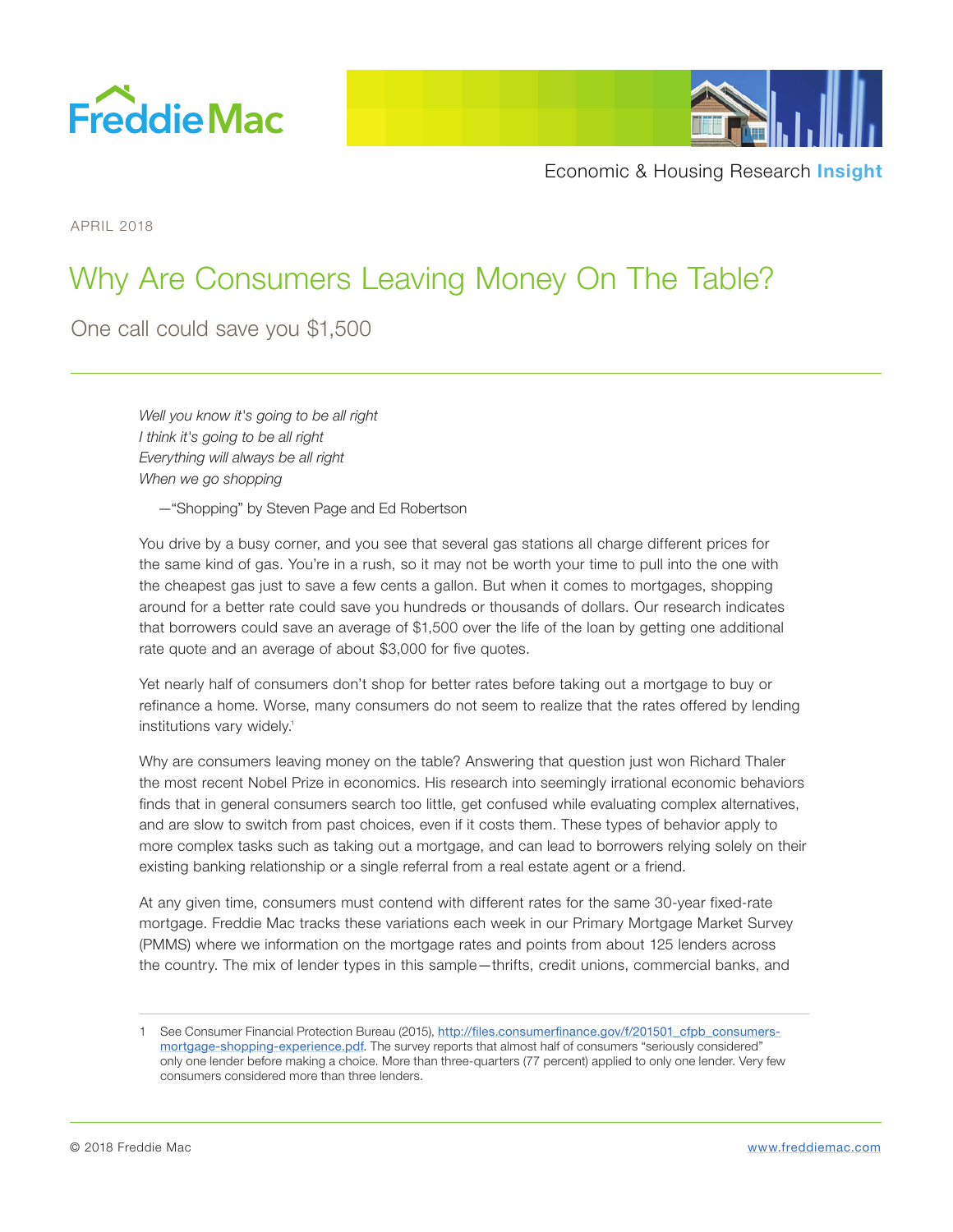



mortgage lending companies—roughly matches the level of the mortgage business that each type commands nationwide.<sup>2</sup>

Exhibit 1 displays the dispersion of mortgage rates across all lenders for a typical period, the week of March 29, 2018. These offered rates center around 4.5 percent, but some rates are as low as 4.2 percent and others are as high as 4.8 percent. If borrowers only search once, some will get lucky and get a low rate; others will get a high rate; and many will get a rate around 4.5 percent.

#### Exhibit 1

## Distribution of rates on 30-year fixed rate mortgages (Week of March 29, 2018)

In a typical week, rates cluster around the mean, but lower rates are available to consumers



Source: Freddie Mac Primary Mortgage Market Survey® (PMMS®) data and authors' calculations. Note: The density plot of mortgage interest rates displays the underlying frequency distribution with the mortgage rate on the horizontal axis and the rate of occurrence on the vertical axis.

2 The survey covers three single-family loan products: a 30-year fixed-rate mortgage, a 15-year fixed-rate mortgage, and a 5/1 Treasury-indexed adjustable-rate mortgage. The survey is based on first-lien, prime, conventional, conforming home purchase mortgages with a loan-to-value of 80 percent. The mortgage rates are typically quoted in two parts. The first is the mortgage rate, and the second is the number of points required to get that rate. One point equals 1 percent of the mortgage amount in fees (or \$1,000 for every \$100,000). Essentially, borrowers who chose to pay points pay some interest upfront in exchange for a lower interest rate over the life of the mortgage. We standardized the rates we used in this analysis to do away with points. We assumed that one additional point would reduce the rate on a 30-year fixed-rate mortgage by 0.25 percentage points. So, we divided the points by a conversion factor of 4 (100/25) and added it on to the rate. Homeowners' trade-off between rate and points will depend on how long they expect to pay off the mortgage.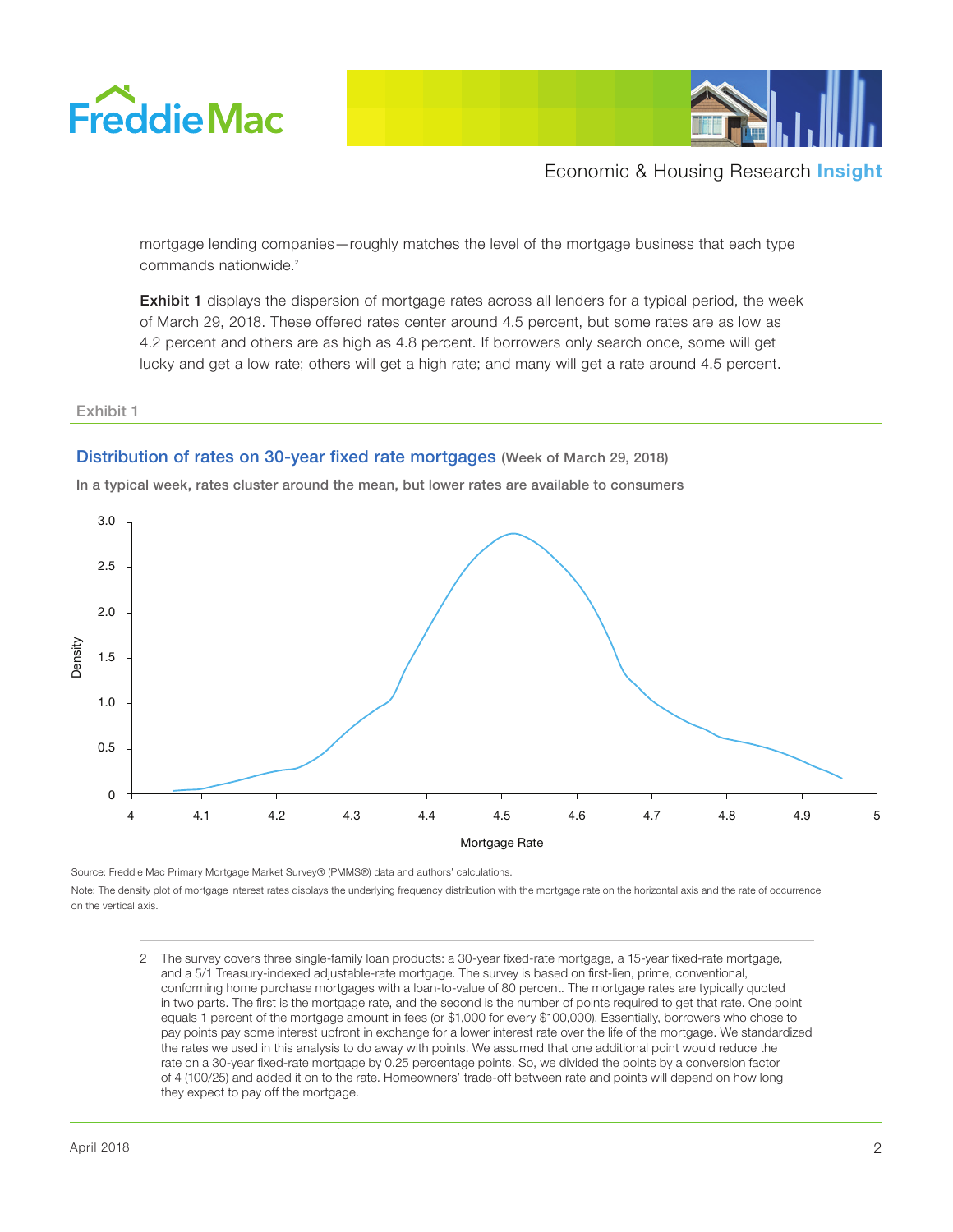



What happens when consumers intensify their search? We mimicked the results of a consumer's search by randomly drawing mortgage rate offers from this distribution and calculating the minimum rate. If consumers search twice, they obtain two draws from this distribution and will pick the lower rate. If consumers search five times, they choose the lowest of the five rates. In practice, this shopping can be as simple as doing an internet search, visiting one's local bank, and of course, making a few phone calls.

Exhibit 2 pictures what happens when consumers search for one, three, and five rate offers. Searching multiple times greatly reduces the chance that a consumer will get a mortgage with an unusually high rate (4.8 percent to 4.6 percent). Searching five times lowers the average mortgage rate to consumers from about 4.5 percent to around 4.4 percent. Finally, searching multiple times greatly increases the chance that a consumer will get a very low mortgage rate.<sup>3</sup>

#### Exhibit 2

## Consumer mortgage interest rate distributions with different search intensities



The more consumers search, the better the distribution of rates available to them

Source: Freddie Mac Primary Mortgage Market Survey® (PMMS®) data and authors' calculations. Note: The density plots of mortgage interest rates display the relative likelihood of different values and shows the underlying frequency distribution. Shifting curves to the left implies that lower mortgage rates are more likely.

3 As a reality check, we examined mortgage rates displayed by Zillow (<https://www.zillow.com/mortgage-rates/>) from 22 lenders and found the rate dispersion consistent with that in the PMMS survey data. The rates displayed on November 30, 2017, ranged from 3.25% to 4.25%, with almost half the rates at 3.875%.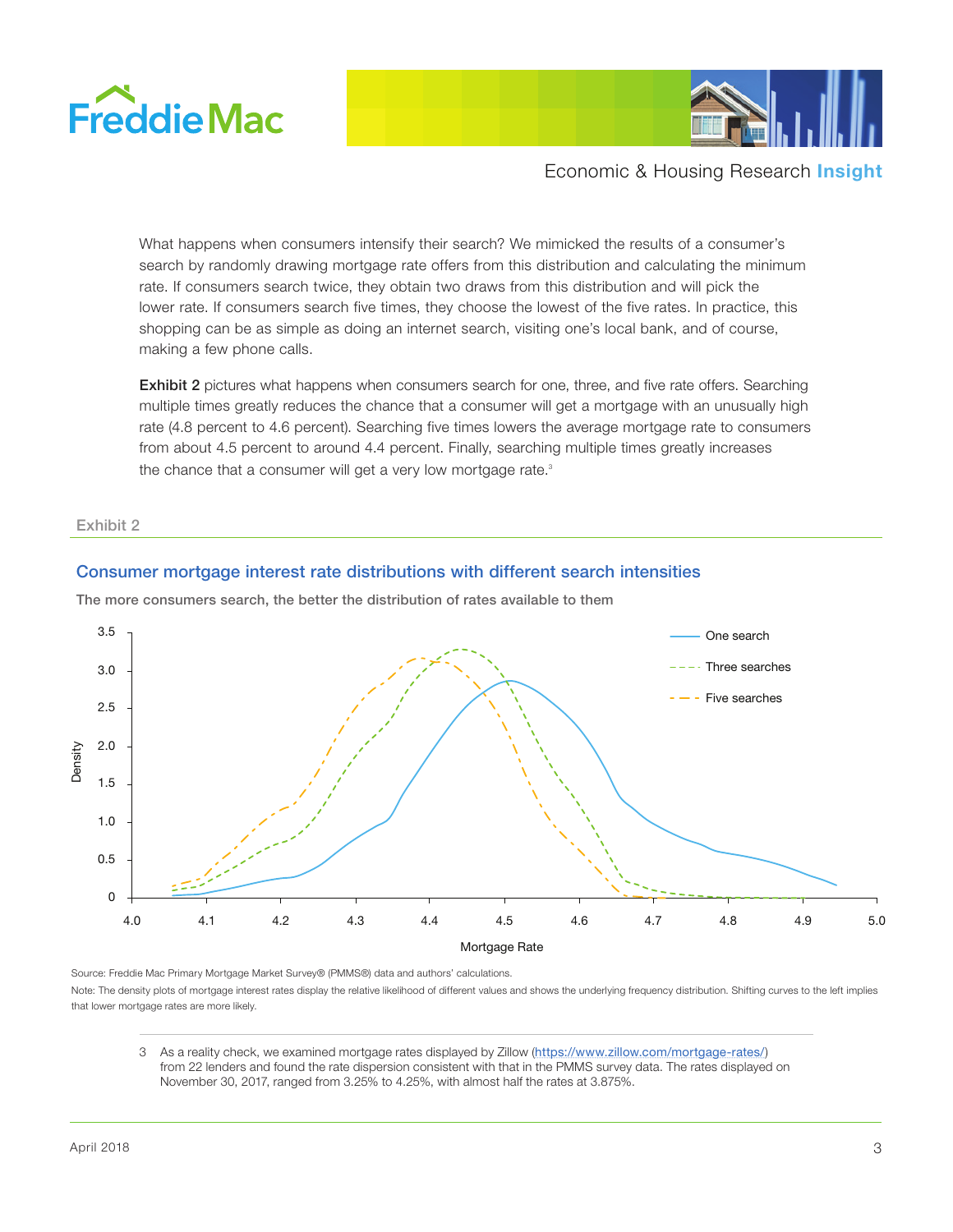



# How much could a borrower save by searching for more rates?

The savings are clear when we look at the patterns for the past two decades. Exhibit 3 displays the average rate reduction from consumers searching for multiple rate offers using PMMS survey data from the last 22 years (1995 to 2017). Consumers who obtain five rate offers saved around 16.6 basis points (bps) (or 0.166 percent) on their rate on average. Not all consumers get the same reduction from searching (see sidebar): The luckiest ten percent get more than 22.3 bps, while the least lucky ten percent get fewer than 12 bps.<sup>4</sup> While these might sound like modest reductions in the mortgage rate, the present value of the change in mortgage payments add up to a substantial sum.

#### Exhibit 3

## Average reduction in rates from searching for better rates (1995 to 2017)

The more consumers shop for rates, the more they can save

| Number of offers | <b>Two</b> | <b>Three</b> | Four   | <b>Five</b> |
|------------------|------------|--------------|--------|-------------|
| Average          | 0.082%     | 0.121%       | 0.147% | 0.166%      |
| 10th percentile  | 0.055%     | 0.083%       | 0.101% | 0.119%      |
| 90th percentile  | 0.119%     | 0.168%       | 0.199% | 0.223%      |

Source: Freddie Mac

Note: For each week of PMMS (Primary Mortgage Market Survey) data, we calculated the distribution of the realized interest rate as a function of the search intensity. We computed the average, 10th, and 90th percentiles of the rate distributions and then averaged them over all weeks from 1995 to 2017.

4 The level of mortgage rate dispersion may be even higher for Canadian mortgage markets. See Jason Allen, Robert Clark, and Jean-François Houde (2014), "Search Frictions and Market Power in Negotiated Price Markets," <https://ssrn.com/abstract=2126625>.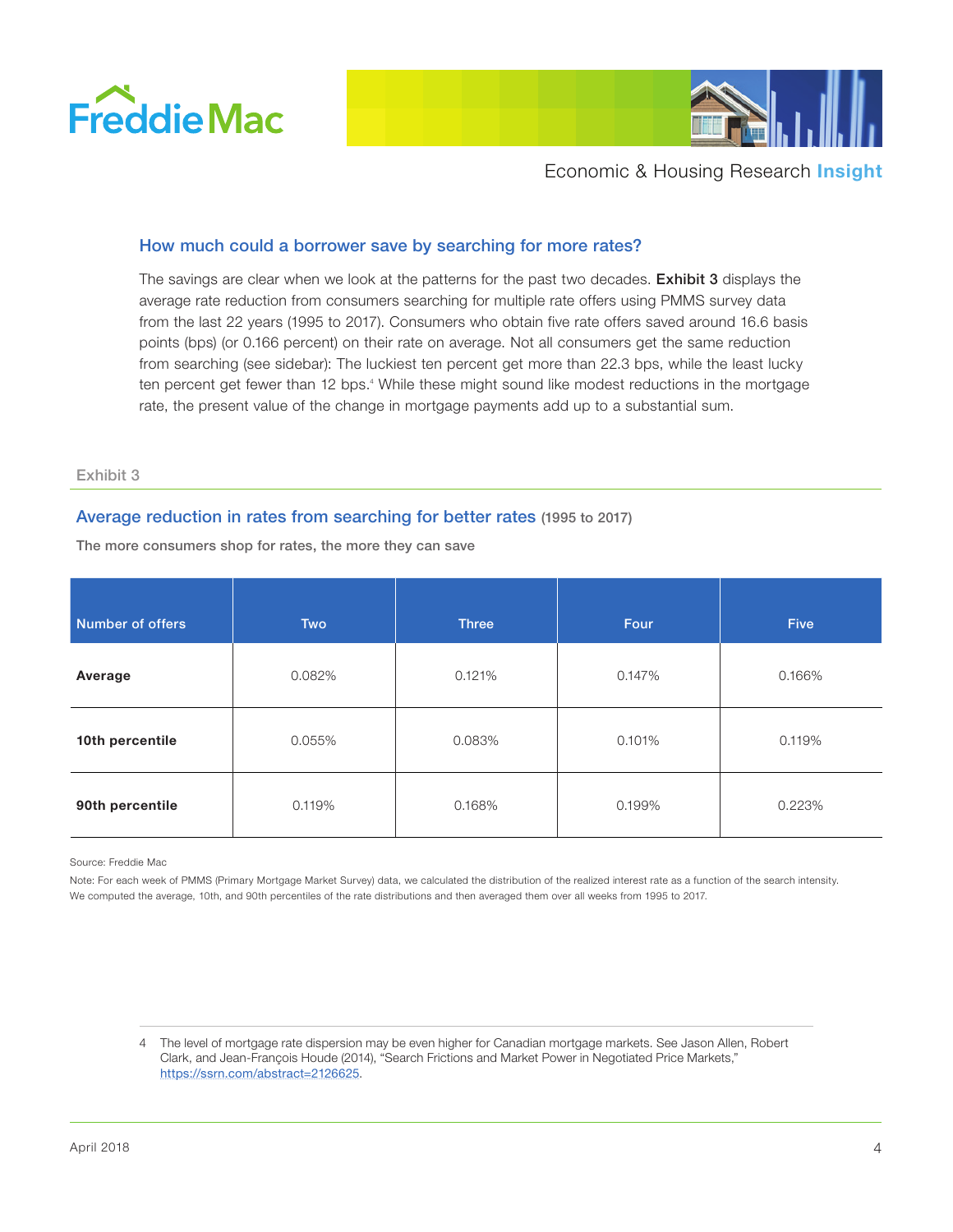



## How much would a borrower save?

For a typical \$250,000 loan, the average expected savings from only one additonal quote is \$1,435. But that's just the average. Borrowers who were quoted a higher rate in their first search will save more. **Exhibit 4** displays the present value of the rate reductions from additional searching. Savings are computed based on each week's survey for the average savings, and both the bottom ten percent and the top ten percent of savings for each week and then averaged across all weeks. Eighty percent of borrowers who obtain one additional rate offer will save between \$966 and \$2,086. The average expected benefit increases to \$2,914 if the borrower receives five rate quotes.<sup>5</sup> Eighty percent of borrowers who obtain five offers will save between \$2,089 and \$3,904.

#### Exhibit 4

## Present value of mortgage payment savings from search (1995 to 2017)

| Number of offers | Two  | <b>Three</b> | Four | <b>Five</b> |
|------------------|------|--------------|------|-------------|
| Average          | 1435 | 2125         | 2578 | 2914        |
| 10th percentile  | 966  | 1451         | 1773 | 2089        |
| 90th percentile  | 2086 | 2943         | 3477 | 3904        |

Savings can amount to thousands of dollars over the course of the mortgage

Source: Freddie Mac

Note: Dollars savings are calculated using a \$250,000 loan and estimating the value of each basis point (bp) in interest rate as being worth 7 bps of the origination balance in present value over the life of the loan. The present value of a rate difference includes the impact of discounting, amortization, and prepayment.

Several factors will influence the actual expected savings to a household. First, the savings will be proportionate to loan size, so that a loan amount twice this size will double the expected savings. Second, borrowers who expect to have their mortgage for a longer term, and neither refinance nor move, will gain more from a reduced rate.

Finally, the dispersion of rate offers greatly affects the amount of savings. While the dispersion has remained surprisingly constant over time, it tends to be higher in periods of economic stress.

<sup>5</sup> A recent study of the Belgium mortgage market found that borrowers who obtained five mortgage rate offers saved an average of 7,078 euros. See Sven Damen and Erik Buyst (2017), "Mortgage Shoppers: How Much Do They Save?" *Real Estate Economics* 45 (4): 898–929.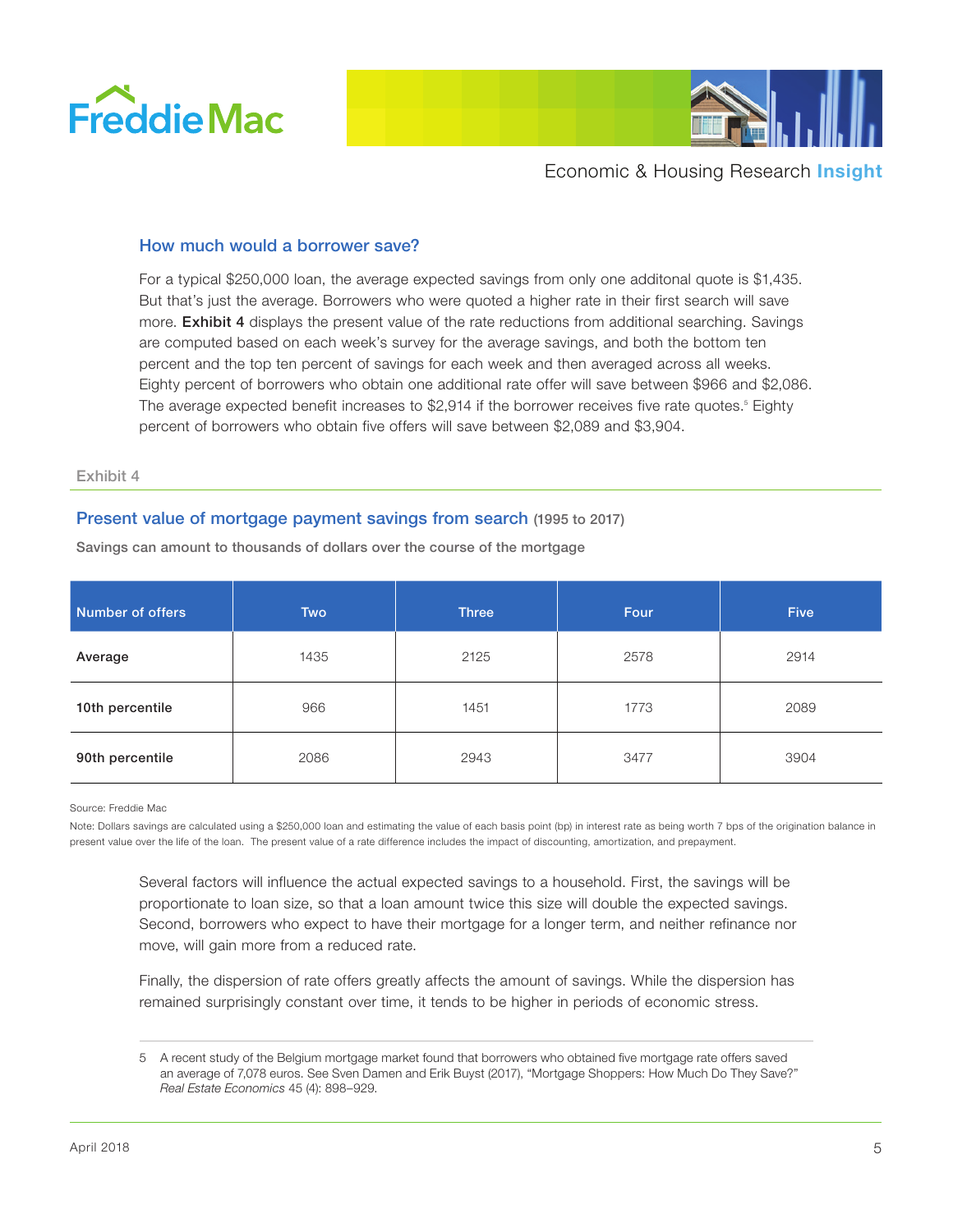



So in bad economic times, the gains provided by rate shopping are even greater (see the Appendix for more details). For example, during one such period in the depths of the global financial crisis (the week of December 11, 2008), borrowers with a \$250,000 mortgage could have saved \$5,020, on average, if they had obtained five rate offers.

Consumers can also benefit by shopping for the lowest fees, in addition to the lowest rates. In an important paper, Susan Woodward and Robert Hall documented that variations in consumer mortgage searches led to large differences in broker fees paid by consumers. By not shopping effectively, typical borrowers paid an extra \$1,000 in broker fees charged to originate their mortgage.<sup>6</sup>

Consumers can save even more if they also shop not only for better rates, but also for better terms and fees.

The research is clear: It pays to shop around for the best mortgage terms. Borrowers should compare offers made to get an accurate comparison of cost estimates from several lenders. It is important to compare interest rates, terms, and fees (including lender application, processing fees, and other loan origination fees). And it also pays to ask questions if you don't understand the loan program features. Searching for the best deal has been made easier because of the internet: Many websites provide multiple rate offers and can help make a consumer's search more efficient.<sup>7</sup>

By shopping more than one mortgage lender—ideally, three or more—the consumer is much more likely to get a better interest rate and save money in both the short and long term. With lower monthly payments and lower fixed fees, the loan will be more affordable, and thus safer, and consumers will have hundreds or thousands of dollars more in their pockets. Not a bad return for a few phone calls or clicks on the internet.

#### **There are no guarantees**

While the research strongly endorses shopping for a better rate, each and every borrower may not benefit from an additional search. Some borrowers may get lucky on their first try and obtain a very low rate. Lenders may offer their best rates to borrowers perceived as sophisticated. This analysis implicitly assumes that customers have access to mortgages from all the lenders in the sample, but there could be less rate dispersion—and thus less of a chance of obtaining a low rate—in any given market.

7 Here are a few examples:

<sup>6</sup> See Susan E. Woodward and Robert E. Hall (2012), "Diagnosing Consumer Confusion and Sub-Optimal Shopping Effort: Theory and Mortgage-Market Evidence." The American Economic Review 102 (7): 3249–76.

<https://www.zillow.com/mortgage-learning/how-to-shop-for-a-mortgage/> <https://www.zillow.com/blog/mortgage-rates-shop-around-168431/> <https://www.zillow.com/mortgage-rates/> <https://www.redfin.com/blog/2016/01/how-to-choose-the-best-mortgage-refinance-lender.html>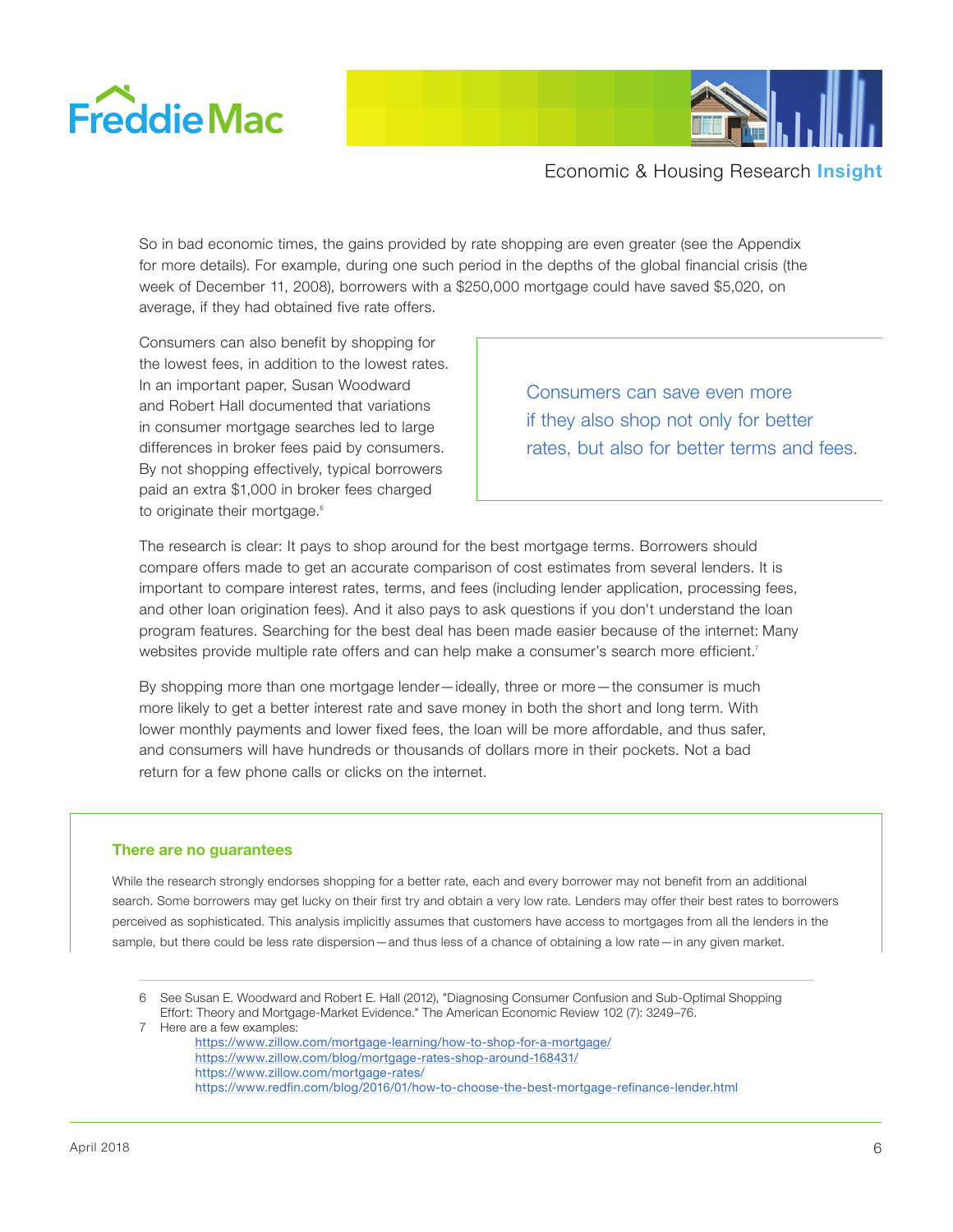



# Appendix: What drives dispersion in mortgage rates?

Consumers can save more from shopping when the dispersion of the mortgage offer rates is higher. Appendix A.1 displays the dispersion of mortgage rates in the PMMS survey data from 1995 through 2017.<sup>8</sup> For most periods, the standard deviation of offer rates ranges from 15 to 25 basis points. During the global financial crisis, the rate dispersion peaked at about 45 bps.

# A.1 PMMS survey rate dispersion

Dispersion in rates has remained surprisingly constant, except during economic downturns



PMMS® survey data and authors' calculations.

 The standard deviation can be greatly influenced by outliers. We used the robust measure of scale estimator, Gini's mean differences estimator, to reduce the impact of outliers in the raw data.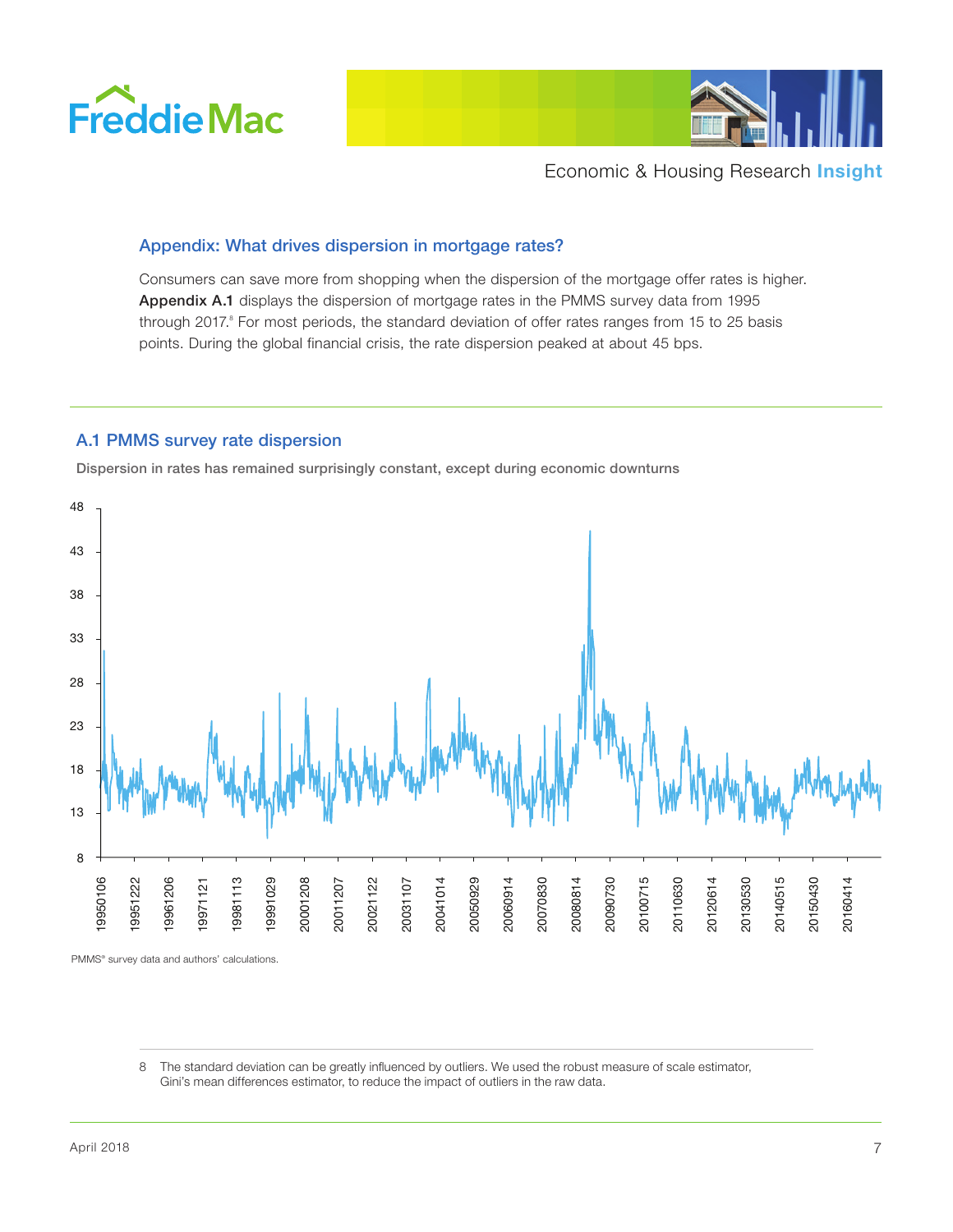



# What factors drive the dispersion in mortgage rates?

To explain the dispersion of rates over time, we used regression analysis. We considered a range of variables, including macro-level indicators such as GDP growth, inflation, home price appreciation, and the change in the current coupon of mortgage-backed securities (MBS). We also included the share of MBS held by the Federal Reserve (Fed MBS holding) as share of total MBS outstanding to capture the impact of the Federal Reserve System's quantitative easing (QE). The regression equation is:

# $Volatility_t = \alpha_0 + \alpha_1 HPA_t + \alpha_2 CPI_t + \alpha_3 log GDP_t + \alpha_4 \Delta Current\,Coupon_t +$  $\alpha_5$ Fed MBS share<sub>t</sub> +  $\alpha_6$ Fed Annouced MBS buying +  $\epsilon_t$

The results are presented in Appendix A.2.

## A.2 PMMS rate dispersion regression results

Rate dispersion—and thus the benefits of shopping for better rates—are greater in hard times, when house price growth and GDP are declining

|                          | <b>PMMS Full Sample</b><br>$(1995 - 2017)$ | <b>PMMS before QE</b><br>(Jan 1995-Dec 2008) | <b>PMMS after QE</b><br>(Jan 2009-Mar 2017) |
|--------------------------|--------------------------------------------|----------------------------------------------|---------------------------------------------|
| <b>HPA</b>               | $-1.322***$                                | $-0.772$                                     | $-1.600**$                                  |
| CPI growth               | $-2.692***$                                | $-3.390***$                                  | $-0.953$                                    |
| Log GDP growth           | $-1.126**$                                 | $-1.119*$                                    | $-0.833$                                    |
| Change in coupon rate    | 0.0048                                     | 0.0015                                       | 0.0061                                      |
| Fed MBS share            | $-0.0011***$                               |                                              | $-0.0020***$                                |
| Fed announced MBS buying | $0.0738*$                                  | $0.0741*$                                    |                                             |

Source: PMMS® Survey Data and authors' calculations.

Note: CPI = consumer price index; HPA = house price appreciation; MBS = mortgage-backed securities; PMMS = Primary Mortgage Market Survey; QE = quantitative easing. Statistical significance levels are indicated by \*\*\* for p<0.01, \*\* for p<0.05, and \* for p<0.1